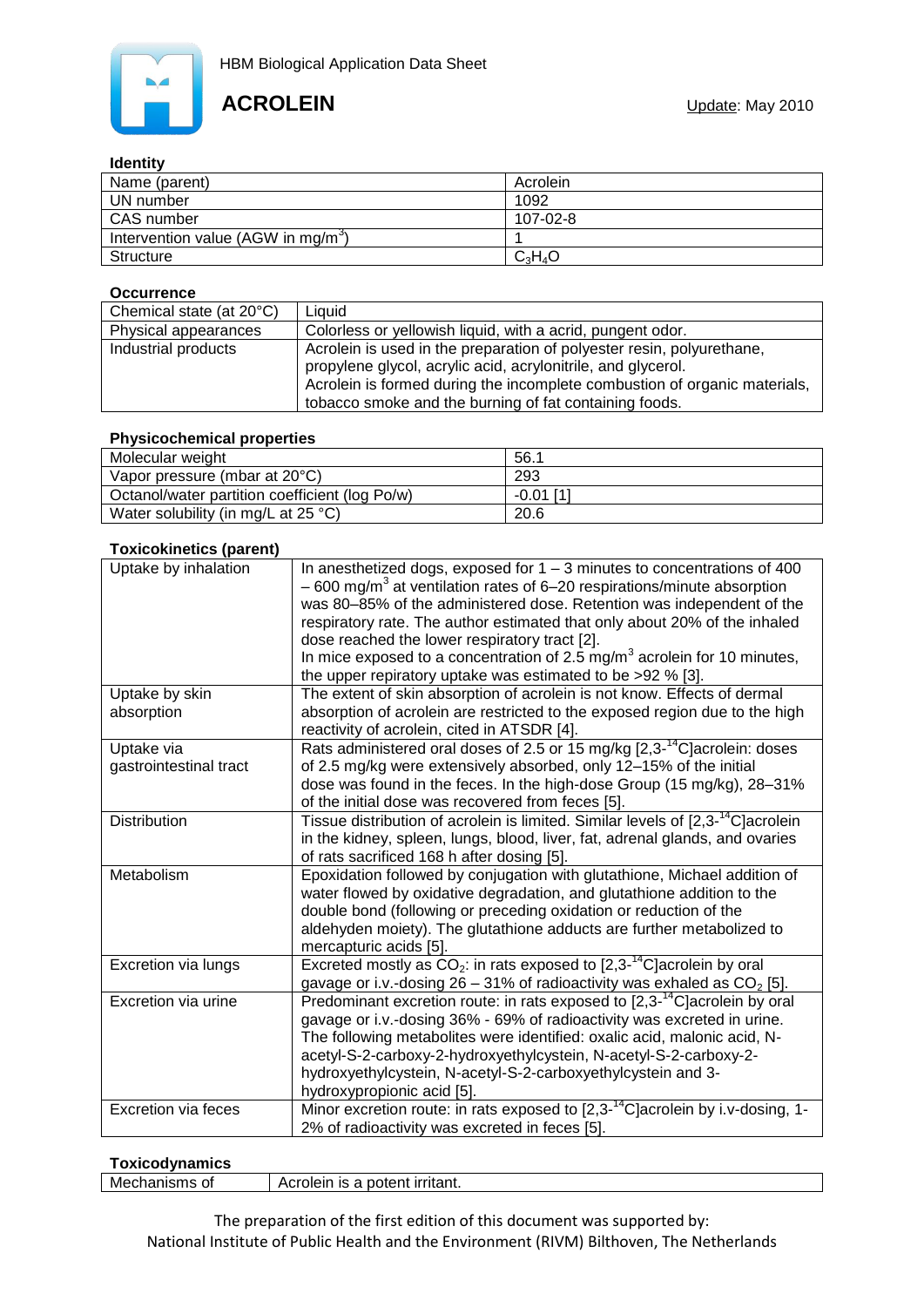

# **ACROLEIN Update:** May 2010

| toxicity                                      | Inhalation of acrolein can cause: irritation of the nose, throat and lungs,<br>pulmonary edema, lung hemorrhage, and death [2].<br>Oral acrolein exposure may result in gastrointestinal discomfort, vomiting, and<br>stomach ulceration and/or hemorrhage [2].<br>Dermal exposure to acrolein vapors or liquids may cause stinging of the eyes,<br>lacrimation, and reddening, ulceration, or necrosis of the skin (10% acrolein<br>solution) [2]. |
|-----------------------------------------------|-----------------------------------------------------------------------------------------------------------------------------------------------------------------------------------------------------------------------------------------------------------------------------------------------------------------------------------------------------------------------------------------------------------------------------------------------------|
| Classifications for<br>carcinogenicity        | IARC-classification: group 3 [6].                                                                                                                                                                                                                                                                                                                                                                                                                   |
| <b>Classifications for</b><br>reprotoxicity   | There is no evidence that inhaled acrolein is a reproductive/developmental<br>toxicant. Developmental effects were not observed in animals independent of<br>maternal toxicity [2, 7].                                                                                                                                                                                                                                                              |
| Classifications for<br>sensitizing properties | Skin sensitizer and weak sensitizer to airways (astma).                                                                                                                                                                                                                                                                                                                                                                                             |

# **Biological monitoring**

| <b>Biomarkers</b>                 | 3-hydroxypropylmercapturic acid (3-HPMA) in urine               |
|-----------------------------------|-----------------------------------------------------------------|
| Molecular weight                  | 221.3                                                           |
| Involved enzymatic metabolism     | Glutathione- S-transferase                                      |
| <b>Biological material</b>        | Urine                                                           |
| Type of sample                    | Spot urine, 24-hour urine                                       |
| Sampling strategy                 | < 24 h                                                          |
| <b>Excretion pattern</b>          | Half-life of acrolein in urine 20 minutes [8]                   |
| <b>Materials</b>                  | Not reported                                                    |
| Transportation                    | Not reported                                                    |
| Storage                           | -20°C [9]                                                       |
| Stability                         | Not reported                                                    |
| Measurement principle             | LC-APCI-MS/MS-SRM [10]                                          |
|                                   | HPLC-MS/MS [9, 11, 12]                                          |
|                                   | <b>LC-MS-MS [13]</b>                                            |
| Aliquot for 1 analysis            | 1 mL [11]                                                       |
|                                   | $0.2$ mL $[10]$                                                 |
|                                   | 2 mL [9]                                                        |
| Pretreatment                      | Solid phase extraction                                          |
| Limit of quantification           | LOD: 5 µg / L (HPLC-MS/MS) [9]                                  |
|                                   | LOD: 6 µg/ L (HPLC-MS/MS) [12]                                  |
|                                   | LOQ: 50 µg/ L urine (HPLC-MS/MS) [11]                           |
|                                   | LLOQ (lower limit of quantification): 35 µg / L (LC-MS/MS) [13] |
|                                   | Estimated LOQ: 0.9 µg/L (LC-APCI-MS/MS-SRM) [10]                |
| Recommended adjustments           | Creatinine                                                      |
| Preferred units for expression of | nmol / g of creatinine                                          |
| results                           |                                                                 |
| Conversion factor                 | 1 mg / g of creatinine = $0.51$ mmol / mol creatinine           |
| Biological exposure value US      | n/a                                                             |
| Biological exposure value Germany | n/a                                                             |
| Background values                 | 200 - 800 µg/24 h (non-smokers) [12]                            |
|                                   | 1200 - 2800 µg/24 h (smokers) [12]                              |
|                                   | Median: 683 pmol/mg of creatinine (non-smokers) [10]            |
|                                   | Median: 2900 pmol/mg of creatinine (smokers) [10]               |
| Possible confounders              | Acrolein is formed during the heating of fatty food             |
|                                   | Smoking, passive smoke, traffic. Natural ingredient in several  |
|                                   | foodstuffs. Use of the drug cyclophosphamide. Acrolein is       |
|                                   | formed endogenously as a product of lipid oxidation and the     |
|                                   | metabolism of a-hydroxyamino acids [2]. Other compounds         |
|                                   | also metabolize to 3-HPMA (e.g. allylamine, allyl halides, and  |
|                                   | allyl alcohol and ester).                                       |

The preparation of the first edition of this document was supported by: National Institute of Public Health and the Environment (RIVM) Bilthoven, The Netherlands